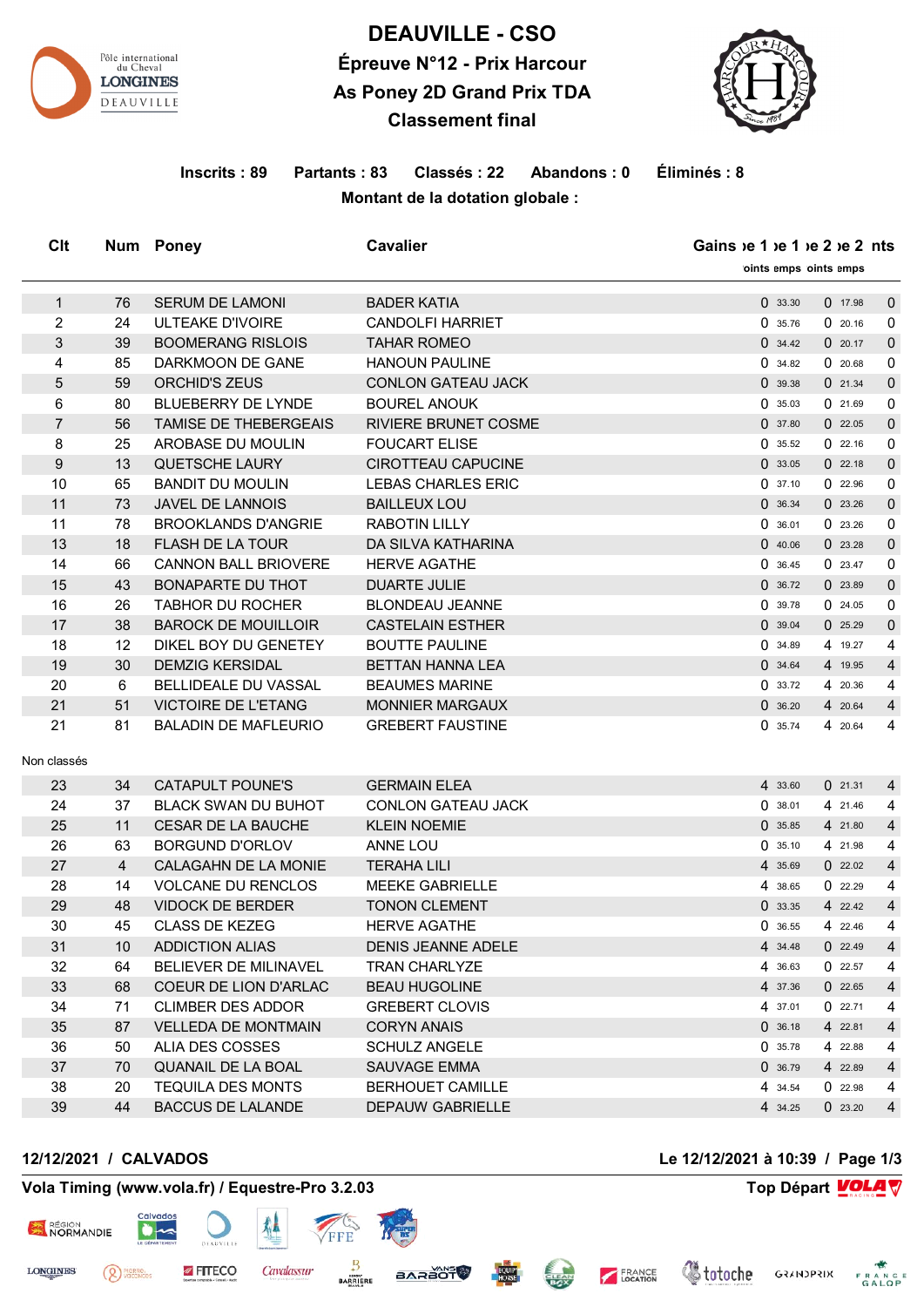

### **DEAUVILLE - CSO Épreuve N°12 - Prix Harcour As Poney 2D Grand Prix TDA Classement final**



Clt Num Poney **Cavalier Cavalier Cavalier Gains**  $ie 1$   $ie 2$   $ie 2$  ints

**Points emps loints emps** 

| 40 | 40             | <b>FOXTROT DU BAMA</b>       | <b>BAILLEUX LOU</b>            | 4 37.59  | 023.31   | $\overline{4}$ |
|----|----------------|------------------------------|--------------------------------|----------|----------|----------------|
| 41 | 23             | DOUCHKA DE LA LANDE          | <b>DEBEAUVAIS SIXTINE</b>      | 4 37.80  | 023.34   | 4              |
| 42 | 2              | <b>EARLGREY DU LONDEL</b>    | NICOLAS GAETANE                | 0.39.13  | 4 23.39  | $\overline{4}$ |
| 43 | 36             | <b>CHIPEUR PREVOTE</b>       | <b>GRANGIER JULIE</b>          | 4 38.14  | 023.84   | 4              |
| 44 | 72             | <b>BOOMERANG DE TASSINE</b>  | <b>CHARLON NINE</b>            | 0.37.29  | 4 23.87  | $\overline{4}$ |
| 45 | 15             | <b>FERIA DU MILON</b>        | <b>GOURDEAU ROSE</b>           | 0.37.22  | 4 24.12  | 4              |
| 46 | 60             | <b>EMERAUDE DU PINSON</b>    | <b>NICOLAS GAETANE</b>         | 0.36.01  | 4 24.26  | $\overline{4}$ |
| 47 | 29             | DUNE DE VALPHIL              | <b>MESSINA LANA</b>            | 038.60   | 4 24.38  | 4              |
| 48 | 21             | <b>VALENTINO DE MONTMAIN</b> | <b>MORAND CHLOE</b>            | 4 36.82  | 0.26.06  | $\overline{4}$ |
| 49 | 54             | UNIK DE TREHO                | <b>EECKHOUT AGATHE</b>         | 6 49.83  | 023.14   | 6              |
| 50 | 35             | <b>TORONTO DE SEILLE</b>     | <b>BEDIER CAPUCINE</b>         | 0.36.31  | 6 37.60  | 6              |
| 51 | 89             | <b>BOUNTY DES CRETES</b>     | <b>GAZEAU ROSE</b>             | 4 36.48  | 4 21.84  | 8              |
| 52 | 77             | UMPERIAL D'OTHON             | LE BORGNE CHARLOTTE            | 8 39.01  | 021.96   | 8              |
| 53 | 75             | <b>COMEDY FOUNTAIN</b>       | <b>COUTEAUDIER MARINE</b>      | 4 35.63  | 4 22.09  | 8              |
| 54 | 49             | <b>BERLIOZ D'AS</b>          | <b>WEILL AVA</b>               | 4 33.60  | 4 22.61  | 8              |
| 55 | $\overline{7}$ | DELTA DE LA MARE             | <b>DESVAUX ESTELLE</b>         | 8 37.29  | 022.68   | 8              |
| 56 | 27             | <b>BETTY BOOP DE MELIS</b>   | <b>BECUE LUCIE</b>             | 4 37.34  | 4 23.56  | 8              |
| 57 | 16             | <b>CUBAINE DE BLONDE</b>     | POUILLY ZOE                    | 038.69   | 8 23.82  | 8              |
| 58 | 5              | CARWYNA DE LA BROSSE         | <b>BOURBONNEUX BLANCHE</b>     | 0.37.72  | 8 23.99  | $8\phantom{1}$ |
| 58 | 67             | AZUR DE LA HAGUE             | DESEVEDAVY ARTHUR              | 0.35.71  | 8 23.99  | 8              |
| 60 | 61             | URSUL DE LA FOLIE            | <b>MULLIEZ JOSEPH</b>          | 4 38.35  | 4 24.54  | $8\phantom{1}$ |
| 61 | 9              | <b>CISSI D'OTHON</b>         | <b>BOUROUT MELISSA</b>         | 0.36.13  | 8 25.91  | 8              |
| 62 | 82             | EMBLEME DU HAM               | <b>CANDOLFI HARRIET</b>        | 4 35.14  | 4 26.27  | 8              |
| 63 | 88             | <b>FANTASEE DREAM VINCOU</b> | <b>MORICHON NAVELET LOUANE</b> | 8 36.44  | 0.28.11  | 8              |
| 64 | 47             | <b>COUNTRY GIRL DU MILON</b> | STOCKMAN LEGRAS ELENA          | 034.98   | 8 29.05  | 8              |
| 65 | 42             | ANAIS DE CIVRY               | <b>GENESTINE VICTOIRE</b>      | 9 44.99  | 0.22.19  | 9              |
| 66 | $\mathbf{1}$   | ROMINET DE BRUZ              | DE BEAULIEU HORTENSE           | 7 50.60  | 4 26.87  | 11             |
| 67 | 55             | PEPITO BOIS MADAME Z         | TALEB EMMA                     | 0.38.13  | 12 23.40 | 12             |
| 68 | 31             | <b>CASSINI DE GUERMANTES</b> | <b>EECKHOUT AGATHE</b>         | 8 36.19  | 4 23.50  | 12             |
| 69 | 22             | <b>ASAHI DE TASSINE</b>      | <b>TONON CLEMENT</b>           | 4 38.35  | 8 23.76  | 12             |
| 70 | 17             | <b>REBANNE DU MILON</b>      | <b>LEMONNIER JEANNE</b>        | 8 34.10  | 4 23.79  | 12             |
| 71 | 58             | ELVINA DE VUZIT              | <b>PISTERS MARCEAU</b>         | 4 38.68  | 8 24.02  | 12             |
| 72 | 84             | <b>BALADIN DU BESSEY</b>     | <b>MARECHAL ZOE</b>            | 14 63.94 | 0.24.85  | 14             |
| 73 | 52             | <b>VICTOR DE WAHAGNIES</b>   | THIBAULT LEANE                 | 15 66.16 | 023.97   | 15             |
| 74 | 79             | ELDORADO DU BRIVET           | <b>CASTELAIN ESTHER</b>        | 8 39.89  | 8 27.17  | 16             |
| 75 | 8              | <b>BERBERIS DE MURALIS</b>   | <b>JANNOT RACHEL</b>           | 17 58.22 | 0.22.26  | 17             |
|    |                |                              |                                |          |          |                |

Éliminé - Étape 1

| 19 | EAGLE DES FELINES | DE DECKER CHLOE    |
|----|-------------------|--------------------|
| 28 | AMIRAL DU BUHOT   | RABOTIN LILLY      |
| 32 | BAMBI MENILJEAN   | <b>CRESP MANON</b> |
| 33 | VEGAS DE LA SARDA | CORRE ELENA        |
| 46 | VALDI DE DIFEN    | OCLIN CLEO         |
|    |                   |                    |

Non-partant - Étape 1

**LONGINES** 

COCAINE COURTIL WAGON LOUIS

**BARAOT** 

B

**BARRIERE** 

Cavalassur

#### **12/12/2021 / CALVADOS Le 12/12/2021 à 10:39 / Page 2/3**

**Voloche** GRANDPRIX FRANCE

FRANCE

CLEAN

## **Vola Timing (www.vola.fr) / Equestre-Pro 3.2.03 Top Départ VOLA**

FITECO



<sup>PIERRE</sup>